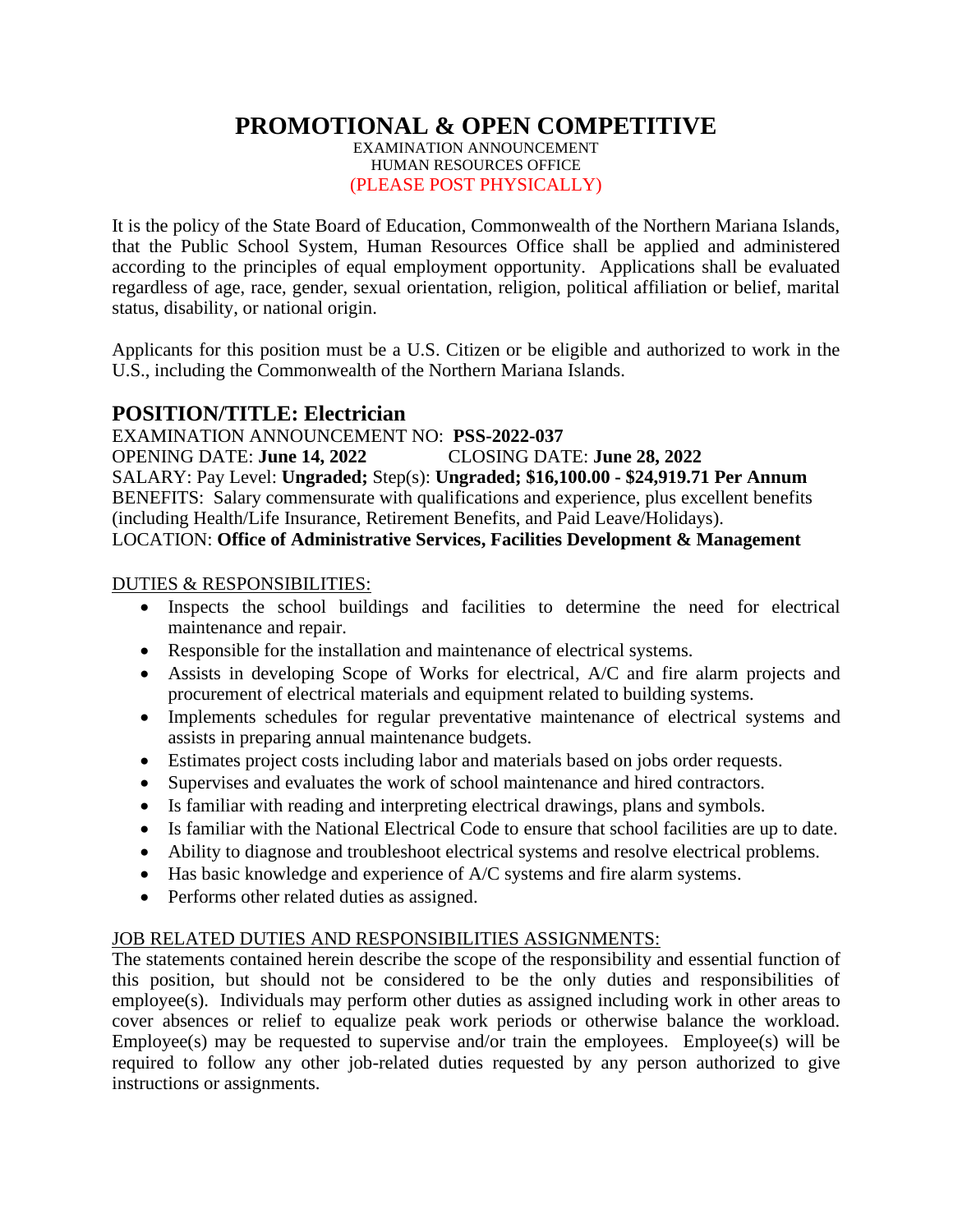### FORTY (40) HOUR WORKWEEK:

The normal work period shall be a seven (7) days work period with a maximum non-overtime of forty (40) hours.

The Public School System (PSS) operates on a 40-hour work week. Actual working hours will be determined on the basis of operational efficiency. School Principals, Supervisors or Program Managers will establish working schedules subject to the approval of the Commissioner of Education.

### ESSENTIAL FUNCTION OF THE JOB:

The duties and responsibilities listed herein have excluded the functions of the position that are incidental to the performance of fundamental job duties. All duties and responsibilities listed herein are essential job functions and requirements and are subject to modification to reasonably accommodate individuals with disabilities. To perform this job successfully, the incumbent(s) will possess the skills, aptitudes, and abilities to perform each duty proficiently. Some positions may exclude individuals who pose a direct threat or significant risk to the health or safety of themselves or others. The qualification requirements listed in this document are the minimum levels of knowledge, abilities and skills required to perform this position.

### QUALIFICATION REQUIREMENTS:

- Any combination equivalent to high school diploma or GED, plus three (3) years work related experience.
- Must have certification as an electrician from a trade or vocational school.

# ADDITIONAL QUALIFICATIONS:

- Good interpersonal and communication skills. Communicate effectively both orally and in writing, including giving and receiving feedback
- Awareness of and sensitivity to cultural issues and local community practices.
- Ability to work as part of a team. Strong staff collaboration is a standard at the PSS.
- Critical thinking, complex problem solving such as using logic and reasoning to identify problems and solutions, developing and evaluating options.
- Judgement and decision making such as considering the relative costs and benefits of potential actions to choose the most appropriate action.
- Manual dexterity to manipulate wiring and assemble objects.
- Multilimb Coordination to utilize ladders to install lighting, outlets in hard-to-reach places.

## KNOWLEDGE, SKILLS AND ABILITIES (KSAs)

- Good oral and written communication skills:
- Awareness of and sensitivity to cultural and local community practices and norms.
- Basic electrical, carpentry, masonry, plumbing and mechanical skills.